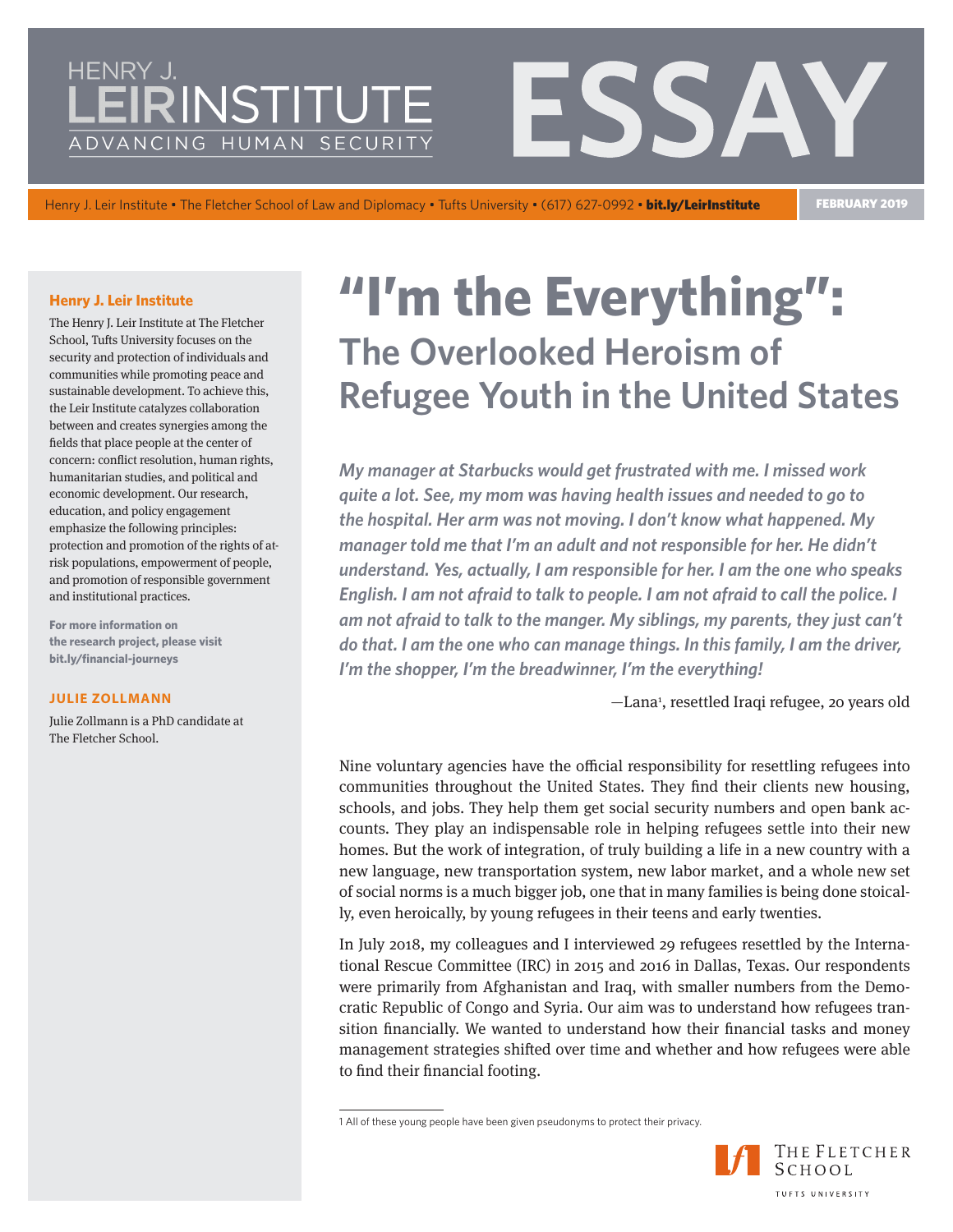We talked to women and men, the old and the young (as young as 18 years old). We expected their stories to be different. But I, for one, was surprised at just how different, at the critical role young people were playing in supporting their families, taking on levels of responsibility that would be rare among their American peers, and doing so without complaint and with pride in their contribution, even as the burdens they bore left them exhausted and worried about their own futures. This brief note summarizes key insights from our conversations with those young people—only four of them—and, in some cases, one of their parents, shining a light on the unique role they play in the process of integration.

#### **Meet our respondents**

Lana is a 20 year-old Iraqi young woman. She lives with her parents and three siblings in a rented house in the Dallas suburbs. Her first job in the US was as a Starbucks barista, but she now works as a cashier at a nearby grocery store.

Raha is 18, finishing her final year of high school and living at home with her parents and four younger siblings. Her family fled from Afghanistan to Sri Lanka and were eventually resettled in Dallas. In the summer and on weekends during the school year she works at a Latin grocery store.

Mohammad, 22, lives with his parents and two of his younger siblings. During much of the war, Mohammad's father worked for the American military making and repairing guns, skills he learned in a family metal factory throughout his adult life. Mohammad has dabbled in a number of jobs, but currently works packaging networking equipment and driving for Lyft part time.

Tony, 25, lives with his mother and sister and works as a salesman at Men's Warehouse. He was born in the Democratic Republic of Congo, but his family fled to Rwanda when he was six. Only a few years ago, the family—including other siblings and their spouses—was able to resettle in Dallas, but they have been unable to live all in one home, which has been a key source of financial strain in Tony's view.

#### **Learning from violence and exile**

Our young respondents grew up under violent and difficult circumstances, three of them forced into exile as refugees at a very young age and one trapped at home from violence, as characterized by Mohammad: "My story was the story of a guy who grew up in a messy country and graduated from high school to become nothing."

Those years seem to have imparted a few important skills: how to learn languages, how to navigate the world as an outsider, how to creatively solve problems, and how to overcome fear in dealing with extremely challenging circumstances. Such skills may be part of the reason these young people have been so adept at integrating into the United States.

Raha's family fled Afghanistan to Sri Lanka. There, her parents were unable to work and faced a hostile reception from the government. The Sri Lankan government arrested her father in a mass roundup of male asylum seekers and sent him to a camp, where he stayed for seven months. Raha went to school, where she started learning English. Her mother mostly stayed at home with the smaller children, in the tiny apartment they shared with two other families. Raha helped the family survive, bringing food from one of her teachers. After her father's arrest, the family was forced to move into a half-finished room, where neighborhood children watched them through the unfinished walls and threw stones at her small siblings. Raha, then about 14 years old, took it upon herself to find the family a new home and move them there. Reflecting on these experiences, Raha said,

> I feel proud of overcoming so many things. When they arrested my father, I helped take care of the family. It was so hard. I found another place to live. I found this other family that couldn't afford their apartment on their own. They said we could come in and share the apartment and pay half. I moved us. I did that.

Tony's family fled from the Democratic Republic of Congo to Rwanda when he was only six. When he was 14, his father was killed in a car accident, and suddenly he had to grow up quickly. He started a business with friends, reselling pre-paid electricity tokens, while he hustled to help the family and attend university part-time.

**2**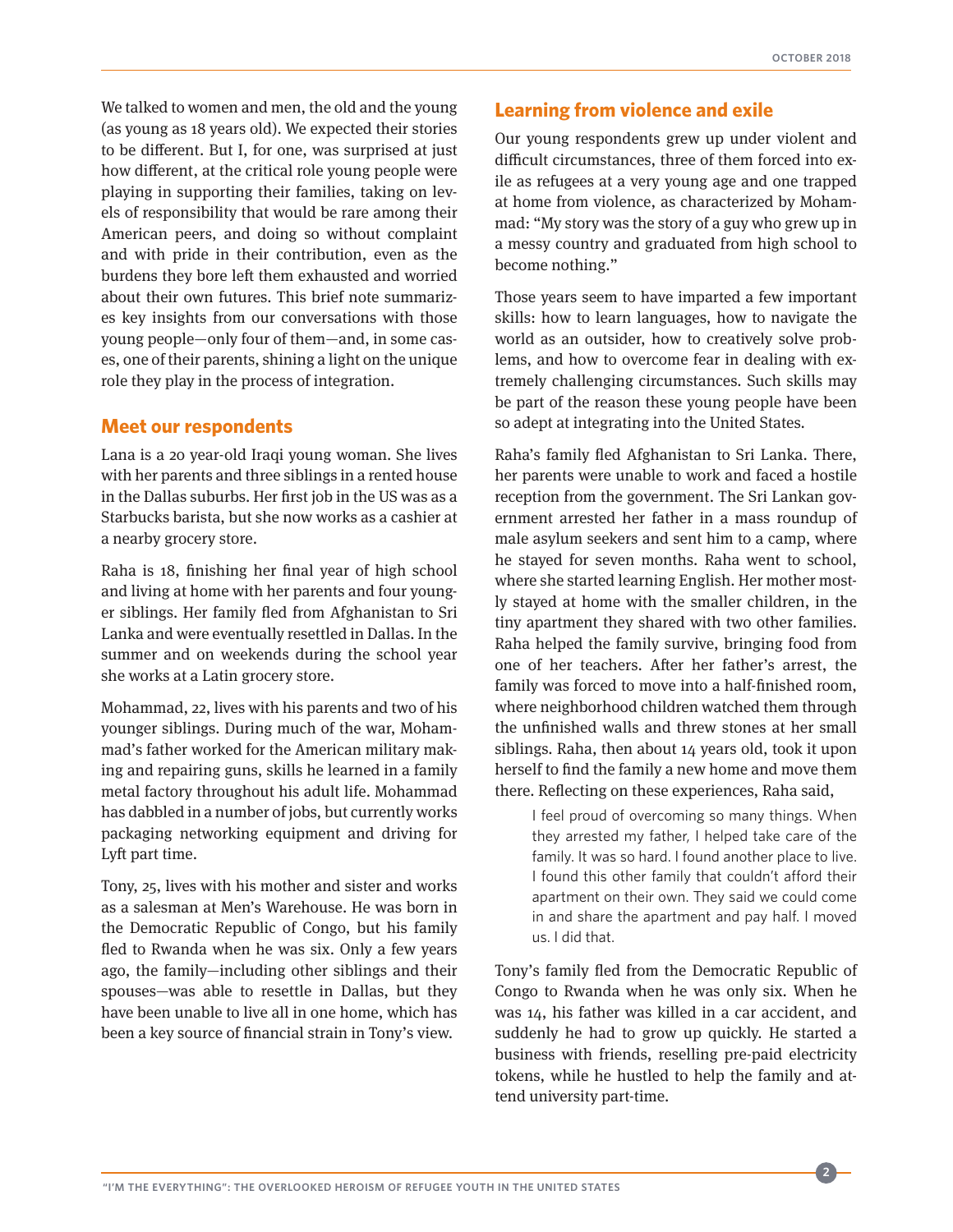Lana's education was interrupted more dramatically by her exile. In fourth grade, one of her classmates was shot and killed at school by an errant bullet during the American invasion of Iraq. Shortly after, her family fled from Baghdad to Syria, then to the United Arab Emirates, then to Erbil, and—after her youngest brother was kidnapped there—to Turkey. All of those years taught her how to be an outsider, how to start over, how to bring your life with you to a new place:

Living [in Dallas] was not hard for me. Also in Turkey, I didn't know the people, or in Syria or Erbil or UAE. I am used to not knowing people. I'm not scared of having to learn a new language. I learned Turkish and Kurdish. Now, I'm learning English. The situation is no different. The truth is I am not homesick. I don't feel like I miss my country and my family. None of them are in one place anymore.

Among the most important skills she learned was getting over fear, of engaging with people who were different, of learning to ask for help, of getting out in the world even when it seemed hostile. This appeared to be true for all of the four young refugees we met, from the most naturally outgoing to the most shy.

### **Living with gratitude**

The four of them also in their own ways demonstrated a tremendous appreciation for safety and stability. They found themselves surprised at the remarkable things that young Americans took for granted.

Raha, for example, was incredibly grateful for the well-resourced school she was assigned to in Dallas:

Everything is so nice, all the supplies are there, the teachers are good. The students are crazy! They have all these nice things: the school, the teachers, everything, but some of them just come and waste their time playing around. . . . One nice thing about school here is that students can be in lots of different things, like music class. When I started, they put me in a music class. I never had anything like that. I'm still in the band. I really like it. I play the flute. In band we have really nice, experienced teachers.

Lana was eager to get out into the community in Dallas and to learn how everything worked. She appreciated IRC's help in getting her a job at Starbucks, which she talks about in glowing terms, with lots of hand gestures:

Among the most important skills she learned was getting over fear, of engaging with people who were different, of learning to ask for help, of getting out in the world even when it seemed hostile.

I saw the area and the shop, and it was good! I was like, "Wow, this is a nice place!" . . . It was my first job ever. I was at zero when I started, and I'm grateful for my manager, because he taught me so much. He taught me how to be friendly, how to smile, how to be respectful of customers. I was still new to English, so he gave me these very useful phrases I could say to be polite to customers, like "I'll be right with you" and "Thank you for your patience." I would talk to old people. They like to talk. They need to talk too much. It was good for my English practice. That made me feel so good. . . . The customers were always smiling, they were happy. They would say, "You are so beautiful" or "You are okay." You felt good. No one was ever cruel.

Many of our respondents from Iraq and Afghanistan were solidly middle class before either conflict upended their lives. They are still working on rebuilding their lives two or three years after arriving in the US and have not yet achieved the same level of economic well-being they felt at home. But that was very different for Tony, whose family was just getting by in exile in Kigali. For him, life in the US meant the possibility to dream:

> Life in the US is so much better; here at least I am guaranteed that I will make some money. There wasn't enough food in Rwanda. We didn't have a car there; we used motorcycles. You don't think about how you'll survive here, you get to be preoccupied by your future.

## **Driving and translation**

One surprise for many of our respondents, regardless of age, was how necessary it is to be able to drive in Dallas. The city is sprawling, and public transportation isn't efficient. But driving can also be intimidating for those who have never driven

**3**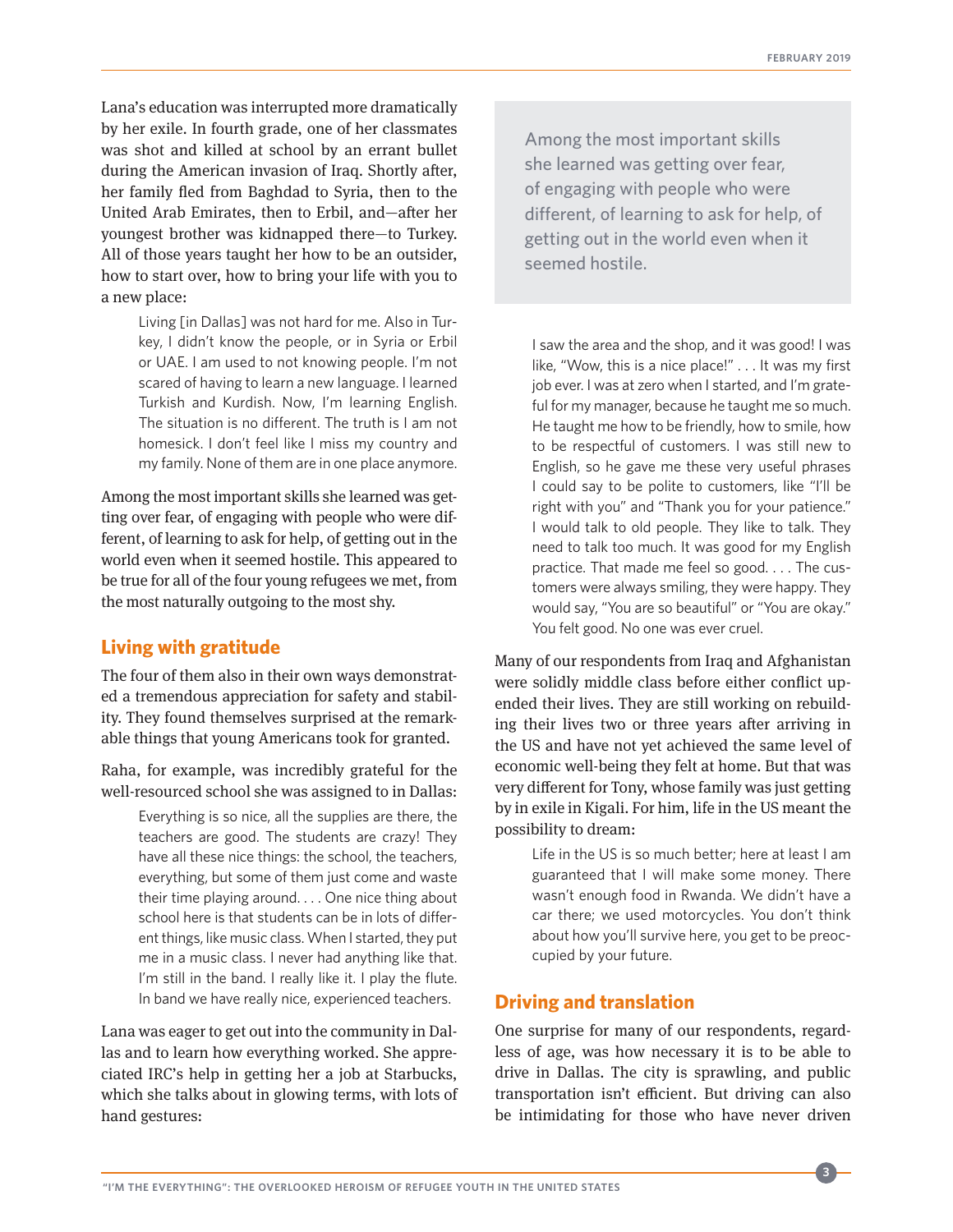before. It seemed that women in particular were quite nervous about taking this on, even when their daughters were willing to learn. Typically, the eldest male in the family learned first; but, if this person was the most important breadwinner, someone else also had to learn so that the family could do things like buy groceries, get to doctors' appointments, and accomplish other errands without interrupting the father's work schedule. As a result, all of the young people we met learned to drive soon after arriving in the US and have assumed some responsibility for driving their families. They also learned English quickly, often starting to pick up some skills in exile and then, largely by virtue of working and being social, learned ever more quickly. This has made their families, especially their mothers, quite dependent on their help. They ensured their mothers got everywhere they needed to go and understood important systems—including banking, paying bills, and applying for Medicaid or housing assistance. Raha summed up their situation:

My parents need my help, because I speak better English. Even in Sri Lanka, they needed my help. My dad is better now with English. Mom still needs me if she wants to go somewhere. . . . I got my driver's license in January. My father taught me. It was a little scary in the beginning. I was so nervous taking the test, but I passed! We have a family car and that's what I drive. For the family, I am the driver and the translator and one of the breadwinners.

#### **The necessity to contribute**

Not only did all four respondents work, but also, for the most part, transferred their pay in whole or in large part to their parents to spend. Some handed over their debit cards to their parent to access their earnings directly. This was not something their parents had requested; the young people just felt obliged when observing the needs of the family. This was particularly true of the eldest children in the family.

Mohammad, for example, knew exactly when the cash assistance to his family had stopped. That is when he started giving his parents \$600 per month from his earnings to help make up for the gap:

I was happy to do it. My dad never asked me for money, but I could see he appreciated my gesture.

. . . Sometimes I give an extra 100 bucks to my dad; I just feel when he needs it.

For him, this is a point of pride and something he feels shows his parents his commitment to preserving his Iraqi culture in the US:

> My American friends don't understand why I give my dad money. They don't understand that I still want to live with my family, that I don't just want to get my own place. My dad is sick, and I still have my tradition and culture. I'll never change that.

Lana echoes similar sentiments. She is proud of working, proud of helping her family navigate their new lives. She has a deep appreciation for everything her entire family is doing to make this transition work. Her father, too, has recently begun a new job, truck driving. She calls him and sings to him to help him pass the long, lonely hours on the road. While he was training for that job, money was particularly tight. Lana felt overwhelmed by her responsibilities:

> I don't have health insurance. My parents have health care through Medicaid, but I don't have children, so I can't have Medicaid. Healthcare is so expensive here. I need to just die at home, because healthcare is way too expensive! I can't go to the hospital, but I keep getting these issues, especially when my dad wasn't working and the family was really depending on me. I had ear infections and panic attacks. It feels like I can't breathe. I can't get air.

Rather than feel pity for herself, she felt sad for her father and the shame he must have felt not being able to take care of the family:

That time was really hard. Dad had to train for like five months, and there wasn't much money. My work at Starbucks was really helping. It was hard watching my dad at that time. He really felt bad that he couldn't take care of everything. It doesn't feel good as a man to see your family that way. It feels like you failed.

Though still in high school, Raha works two part-time jobs. Her mother has her debit card and uses Raha's earnings to cover the family's basic needs. "My friends ask what I do with my money, but I never touch it," she says. Raha does not complain about all the work she has to do. She has several siblings, some of them

**4**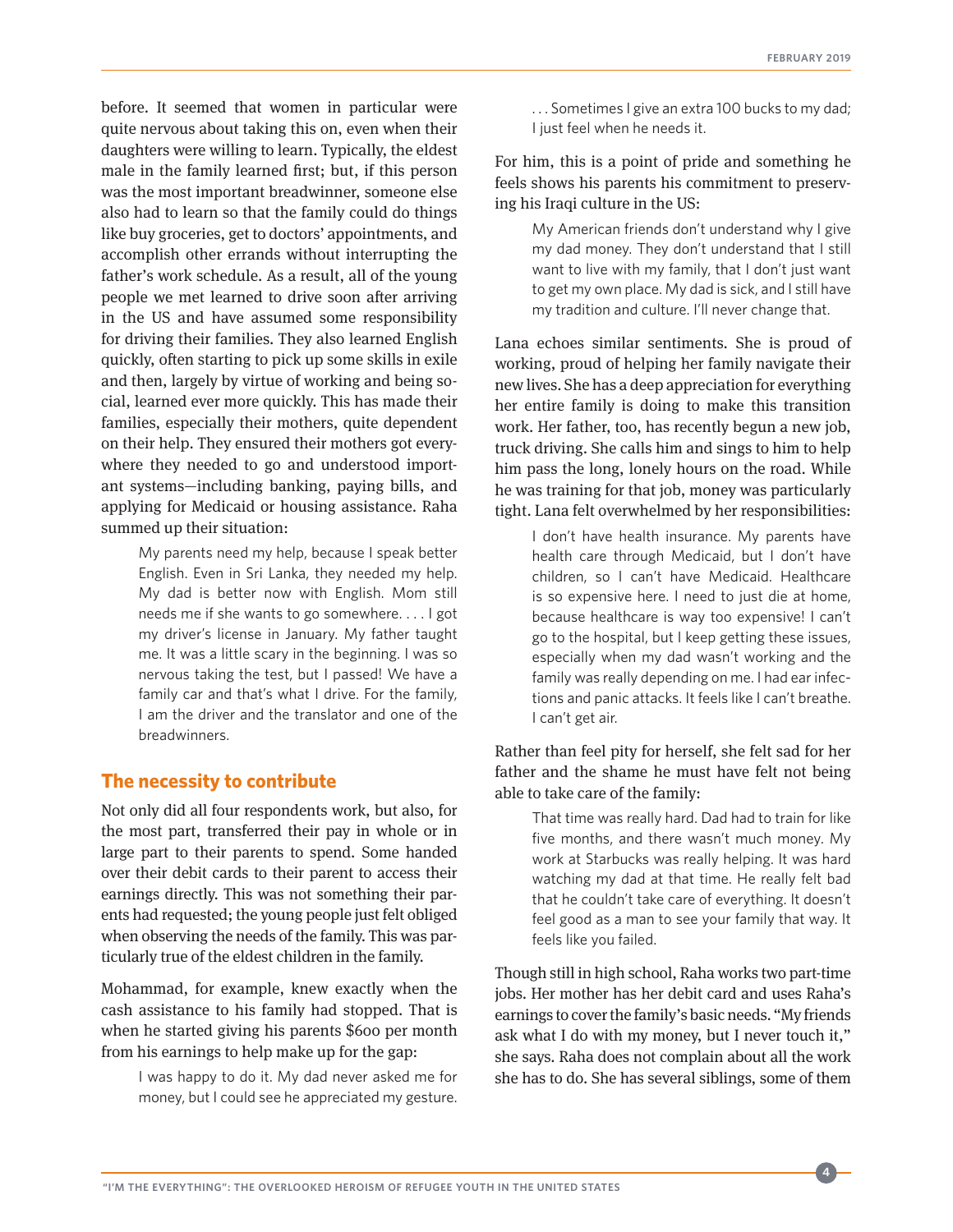quite young, and her mother stays home to watch them. Her father didn't work for some time while he trained to become a truck driver, a job he started only two weeks before our interview. But, the stress she feels for her family's economic situation takes a toll. She is exhausted. She dreams of going to college far away. "I would like to go somewhere where I can be more free. I'm tired of my siblings," she says, when I ask whether she means she is tired of being needed quite so much. She continues:

I wish my mom would work, but I also understand that she has a lot of responsibility and that she doesn't speak much English. She has to run the home. She cooks and cleans and takes care of the kids. She doesn't tell me how she feels. Maybe she feels a little tired, tired of depending on other people.

I'm not happy in the US; I'm just okay. But I think everywhere life is like this. Money is a struggle. It's not like life would be better somewhere else. I don't want counseling. I just want life to get better. I want us to have enough.

These young people's parents are full of pride and gratitude for what their children have done, while also being somewhat ashamed that they need so much help and about the toll that these kinds of responsibilities may be taking on their children. Lana's mother confides, with some sadness:

We rely on our daughter a lot. She has helped us with money as I told you, and she drives me anywhere I need to go to. She did not study much, but she has learned English really fast. She knows how to use the GPS. She speaks to Americans. We are like very close friends, and I'm very proud of her. But, I would like her to study. Her brother and sisters are in school, but she has been deprived. She would like to study computer engineering. But she needs her green card and a lot of money for that.

#### **Dreams deferred**

Lana herself did not talk much about studying. She, like Tony and Mohammad, has largely given up on her education dreams. It just doesn't seem realistic to pay for the kind of education they hoped for or to cut back on working to make time for school. All three of them are much more focused on achieving other goals right now, which require significant financial outlays. Lana is trying to save to hire an

"I don't want counseling. I just want life to get better. I want us to have enough." –Raha, 18

immigration lawyer to help her fiancé join her in the US. Mohammad is hoping to buy an investment property in Turkey. Tony is working to put a down payment on a family house in the Dallas suburbs. While all three of them hoped to go to college when they came to the US, the imperative of working put those plans on hold. Going back now would require enormous investments in money and time, investments that would take a toll on both themselves and their families.

It is only Raha who still hopes that she will be able to go to college. She was set to enter her final year of high school when we interviewed her in July 2018. She hadn't thought much about college yet, but was hoping to go away to study, hoping her father's new job would put the family in a position where it wasn't necessary for her to keep working, hoping that she would have a professional career ahead:

My dream is that one day we will not be struggling financially, everybody will go to college and become successful. Success for me would be when my family doesn't need help anymore, and when I have so much power that I can also help others. I would like my family to be in a house. I want to buy them a house one day.

#### **Conclusions**

Our interviews suggest that young refugees may find themselves in an awkward position within their families upon arrival in the United States. Their childhoods were often disrupted by violence in their home countries, which may have taught them some resilience but often interrupted their education. If they arrived in the US when they were not yet 18 years old, they were enrolled in school, but found they also needed to work at least part time to help support their families. Often learning English and driving skills more quickly than their parents (and especially their mothers), they were expected to assume a wide range of financial and social respon-